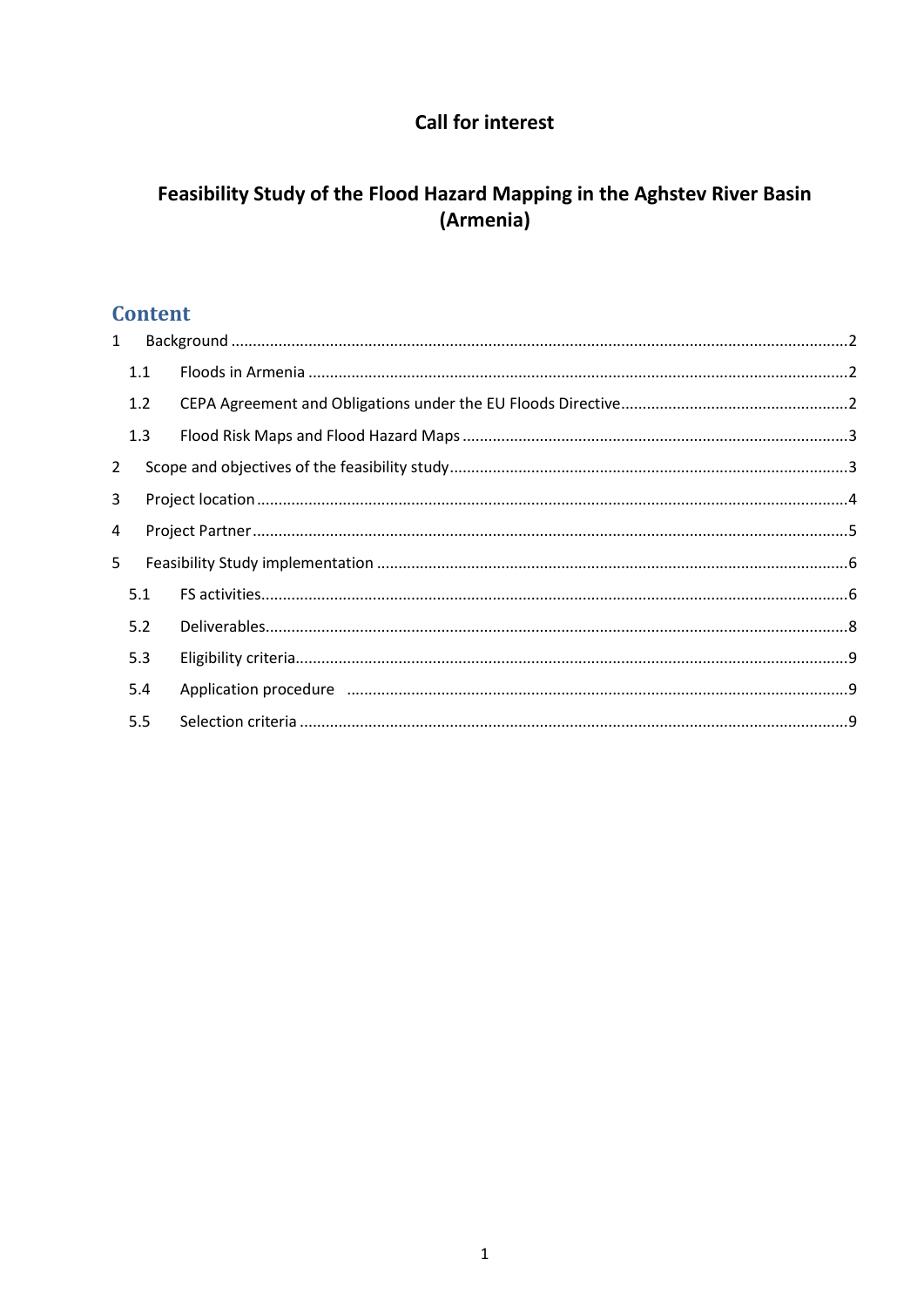## <span id="page-1-0"></span>**1 Background**

## <span id="page-1-1"></span>**1.1 Floods in Armenia**

Armenia does not have abundant flowing surface water, but some 55-70 % of annual discharge occurs in the spring due to melting snow. This can increase water volume in some river basins by ten times and trigger seasonal flooding that severely damages property and infrastructure, particularly in the Araks, Hrazdan, and Aghstev river basins<sup>1</sup>.

A 2004 UNDP report noted that the population density in watershed areas exposed to flooding is about 80 inhabitants per sq. km, creating relative vulnerability, that is, five or six deaths per million people exposed<sup>2</sup>.

Among 117 countries, Armenia falls in the middle of the scale of vulnerability and population density in watershed areas. However, this rating fails to capture damage to crops and farmland—Armenia has an average number of people living in watershed areas but the magnitude of lands at risk for flooding is high—estimated at 20-30 %.

According to GFDRR (Global Facility for Disaster Reduction and recovery), the annual average population affected by flooding in Armenia is about 40,000 and the annual average GDP about 100 million USD<sup>3</sup>.

### <span id="page-1-2"></span>**1.2 CEPA Agreement and Obligations under the EU Floods Directive**

On 24 November 2017, Armenia signed a Comprehensive and Enhanced Partnership Agreement (CEPA) with the European Union, under which, among other thematic areas and topics, also specific obligations have to be undertaken on water quality and resource management approximation. This includes also Directive 2007/60/EC on the assessment and management of flood risks (EU Floods Directive). The obligations particularly relate to the following:

- Undertaking preliminary flood assessment (Articles 4 and 5).
- Preparation of flood hazard maps and flood risk maps (Article 6).
- Establishment of flood risk management plans (Article 7).

Article 6 of the Floods Directive requires preparing flood hazard and flood risk maps (at the river basin level and at the most appropriate scale) for the areas of potential significant flood risk.

These kinds of maps already exist for Armenia. For example, the Prevention, Preparedness and Response to Natural and Man-made Disasters in the East Partnership Countries have published a flood hazard maps and a flood risk map.



**Flood Hazard Map (Left) and Flood Risk Map (Right) of Armenia (PPRD EAST 2 Project)**

<sup>1</sup> Drought - Management and Mitigation Assessment for Central Asia and the Caucasus (Wash., DC: World Bank, 2006).

<sup>2</sup> United Nations Development Programme, Reducing Disaster Risk a Challenge for Development (New York: UN, 2004)

<sup>3</sup> Europe and Central Asia – Country Risk Profiles for Floods and Earthquakes – (Wash., DC: World Bank, 2006)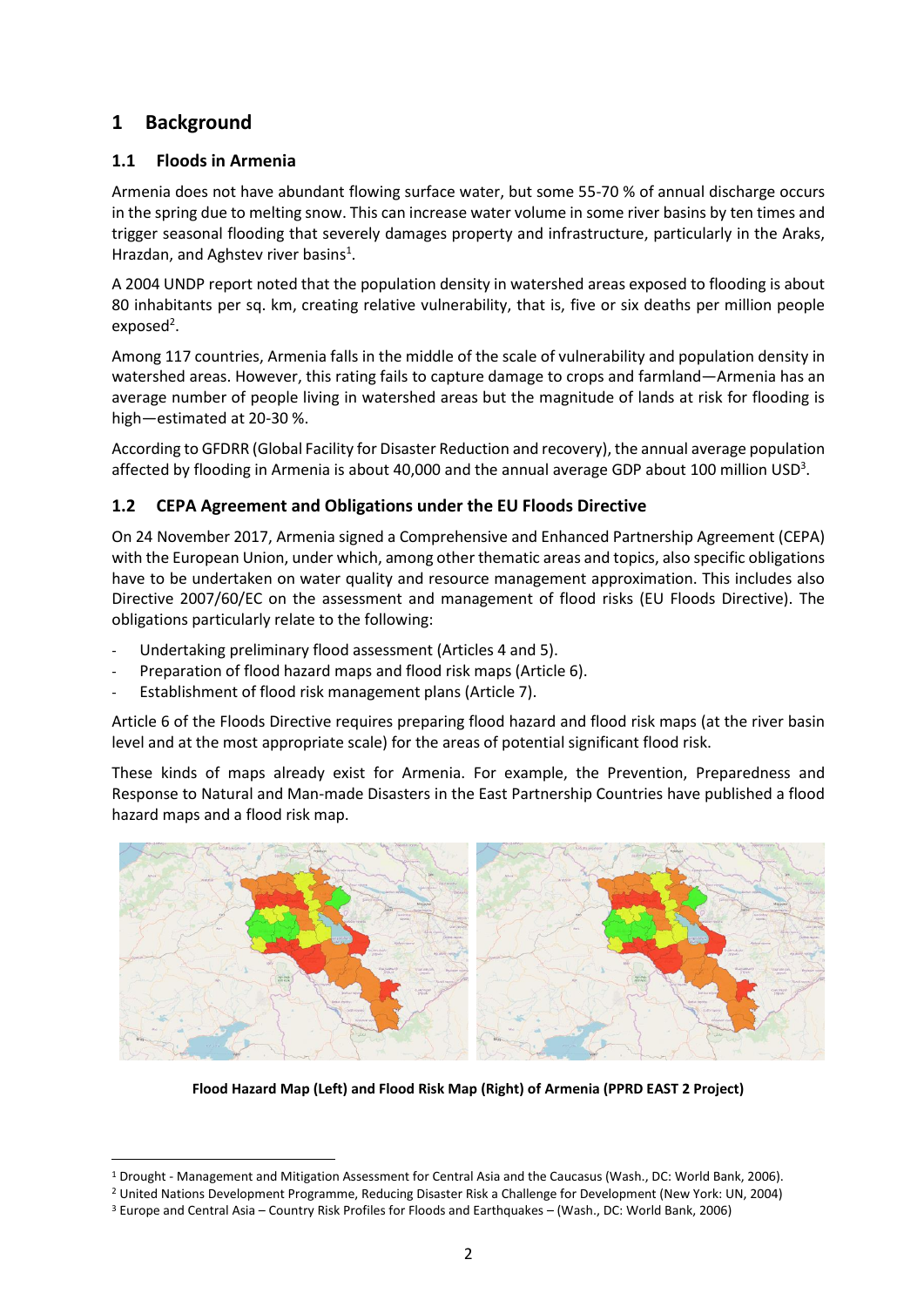However, these maps are large scale-maps that do not give a lot of details on local scale. They are not compliant with the EU Flood Directive.

### <span id="page-2-0"></span>**1.3 Flood Risk Maps and Flood Hazard Maps**

Flooding is a temporary covering by water of land normally not covered by water. Flood results from the meeting of:

- A natural process of water production: heavy rain, snow melt, tide… that can be emphasis by human activities.
- The land morphology at large scale (watershed geomorphology) or small scale (river bed geometry).

Flood is a natural process that is a necessary component to the survival and health of many types of ecosystems. The processes and conditions that result in floods are often predictable and usually occur in the same areas, known as floodplains. Unfortunately, people are often drawn to inhabit and develop in floodplains as this is usually flat and fertile land.

Flood hazard mapping is the process of identifying (on a map), areas at risk of flooding. The flood hazard map depicts the magnitude (depth and extension) of flood according to one or several probabilities e.g.: floods with a very low probability or extreme events scenarios; floods with a medium probability (likely return period >= 100y); floods with a high probability, …

Flood hazard map provides a good foundation for efficient flood-risk management. Flood hazard maps are used when drawing up flood-risk management plans, for preventing flood damages, in land use planning, for providing information on floods, in rescue operations and in determining what the lowest allowable construction elevation should be in order to avoid flood risk. However, flood hazard maps do not inform on the impact of a flood. It "only" delineates parts of the land that can be flooded with a given probability.

Impacts of the floods are addressed by the Flood risk evaluation. It refers potential situation of loss or harm to persons, material belongings or services as a result of the covering of normally dry areas by floods, which are assigned a specific severity (intensity and magnitude) and frequency or probability of occurrence. The European Flood Directive defines it as the "combination of the probability of a flood's occurrence and the potential negative effects on human health, the environment, cultural heritage and economic activity associated with floods." (Article 2.2).

Flood risk maps indicate potential adverse consequences associated with floods under several probabilities, expressed in terms of:

- the indicative number of inhabitants potentially affected;
- type of economic activity of the area potentially affected;
- installation which might cause accidental pollution in case of flooding; …

The Flood risk map is the overlay of the flood hazard map with human activities maps.

## <span id="page-2-1"></span>**2 Scope and objectives of the feasibility study**

The objective of the proposed feasibility study (FS) is to develop a methodology of flood hazard mapping.

This methodology has to be adapted to Armenian context (data availability, hydrological process…) and must produce hazard maps that are compliant with the EU Floods Directive.

The methodology will be setting up on a pilot catchment but should be replicable on other catchments.

The FS will also contribute to identify lacks in existing information and other obstacles that need to be addressed before the replication of the flood hazard mapping in other catchments.

At the end of the FS, the flood hazard map will be used at local scale to produce a flood risk map in order: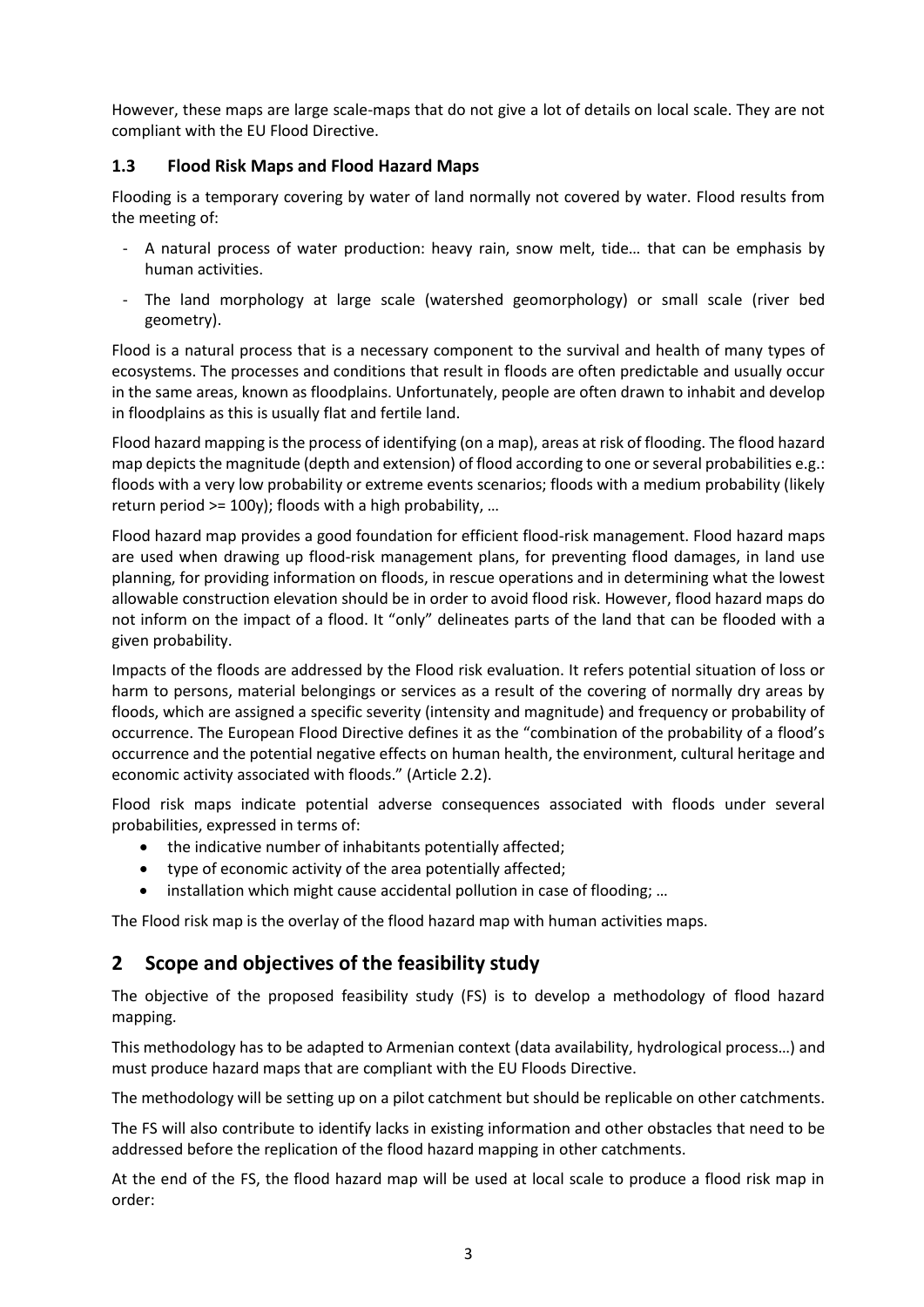- (i) to illustrate how to use this decision support tool and;
- (ii) to identify the next steps to achieve in order to produce a flood risk map for the catchment.

This will be synthesis in the form of terms of reference for a subsequent study for the production of a flood risk map of the pilot basin and a road map for development of flood risk management plan in the pilot basin according to EU Floods Directive.

The proposed FS will directly contribute to implementation of Armenia's obligations under CEPA. Particularly, preparation of flood hazard maps for the areas described in the Directive and with the content set forth in the Directive.

Within the FS it is envisaged to develop flood hazard mapping, which is direct obligation of Armenia under the CEPA, but also assessment of flood hazards maps will help to develop flood risk maps, which show the potential adverse consequences on the flood scenarios identified within hazard assessment.

Also, the outcomes of the FS can be used in future for establishment of flood risk management plans under Article 7 of the EU Floods Directive, which is again, clear obligation of Armenian under the CEPA.

## <span id="page-3-0"></span>**3 Project location**

Aghstev River basin is a transboundary basin shared between Armenia and Azerbaijan. The total area of the river basin is 2,415 km². Within the territory of Armenia, the length of Aghstev River is 85 km, and the area of watershed is 1,704 km². The population of Aghstev River basin in the Armenian part is 85.000 inhabitants.

Aghstev River originates from the northern slopes of the Pambak mountain range. The river flows southeast up to the Getik River mouth, and then changes its direction to north-east and flows out of the territory of the country to eventually join the Kura river in Azerbaijan. The biggest tributary to the Aghstev River, the Getik River, flows south-vest to join the Aghstev River.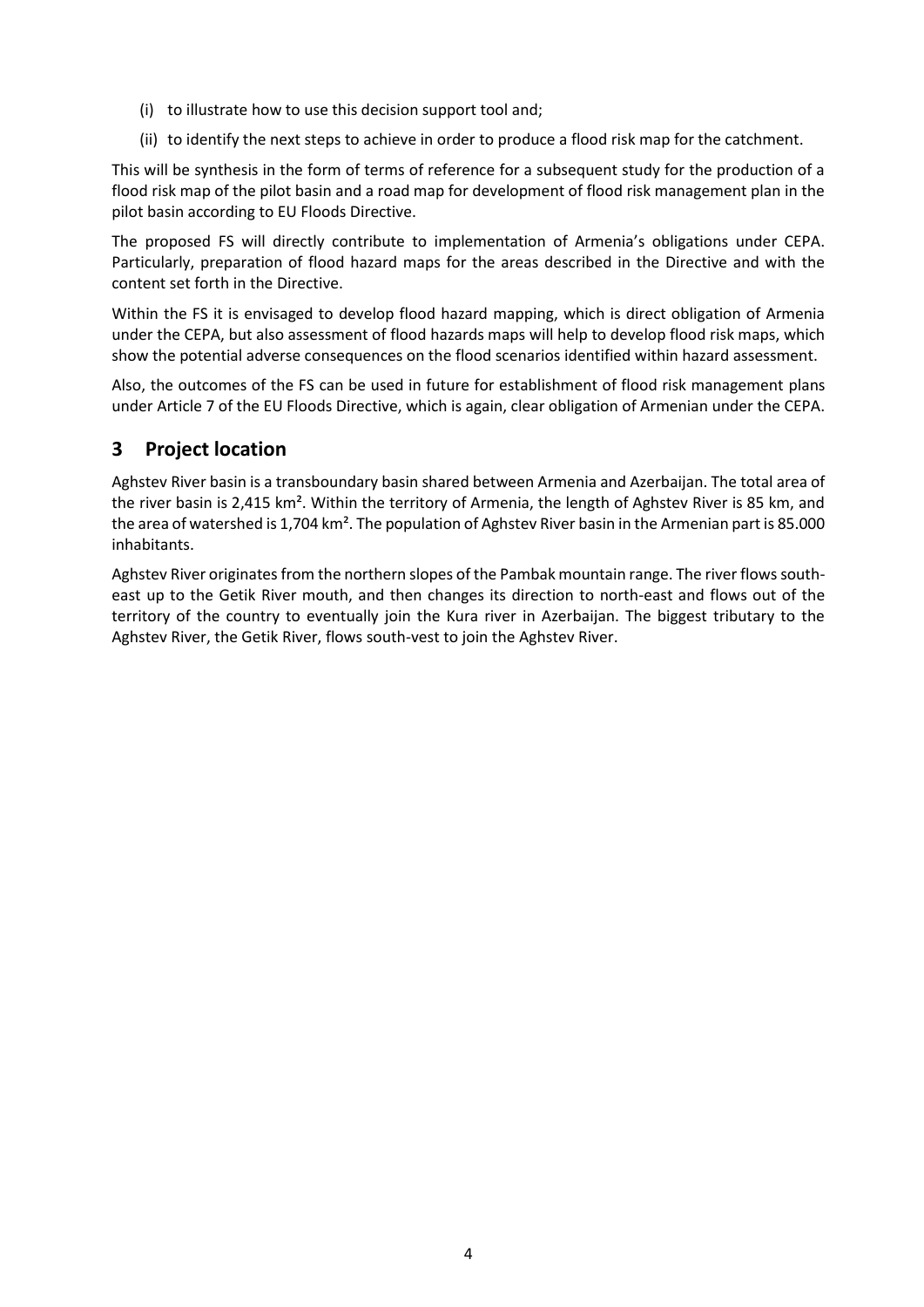

**Map of Armenian River Basins – Aghstev River Basin is situated at the North of Lake Sevan (in yellow).**

Snowmelt takes place in the spring and the first part of summer when temperature increases, and in periods with heavy rain (also increasing snowmelt), high flow will be reached.

In the summer and autumn high flows is due to heavy rainfall. In the winter when the precipitation is low and most of it will be stored as snow, there will be long periods with low flow in the rivers.

According to the Global Facility for Disaster Reduction and Recovery, Aghstev River basin is classified at high hazard level of floods, which means that potentially damaging and life-threatening river floods are expected to occur at least once in the next 10 years. The floods cause significant damage to the economy of basin. For example, in 2006, due to spring flash flood in Aghstev River, near the village of Haghartsin, the landslide closed the valley, changed the flow direction, destroyed some parts of the interstate highway M4 and caused extensive damage to residential community areas.

Thus, the proposed feasibility study (FS) on Flood Hazard Mapping in Aghstev River basin is of utmost importance for Armenia.

## <span id="page-4-0"></span>**4 Project Partner**

The FS will be carried out in collaboration with the **Service of the Hydrometeorology and Active Influence on Atmospheric Phenomena**.

The Director of the organization is Mr Armen Dpiryan.

The Service has the following coordinates:

Ministry of Emergency Situations of the Republic of Armenia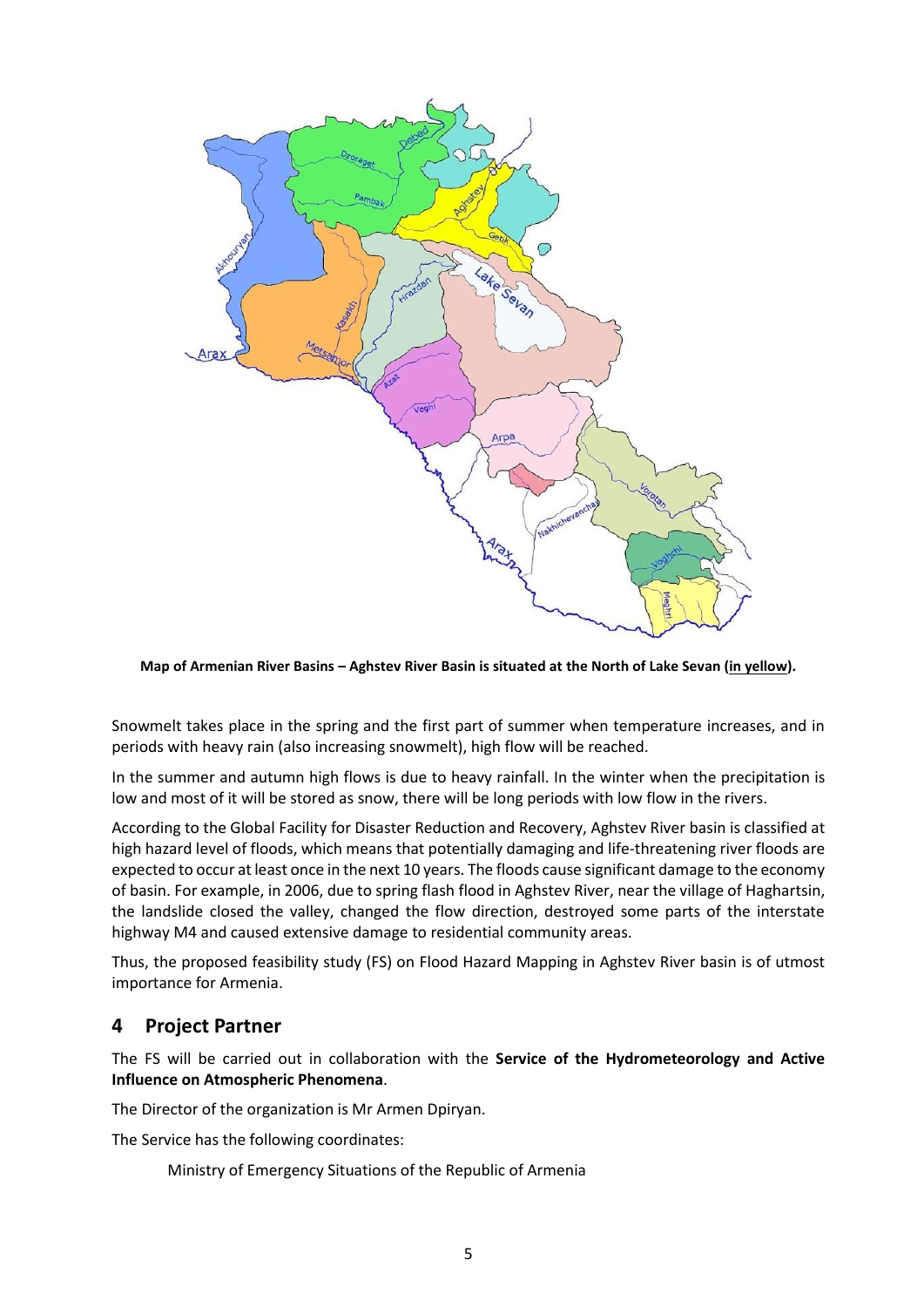"Service of the Hydrometeorology and Active Influence on Atmospheric Phenomena" State Non-Commercial Organization

Address: 109/8 A. Mikoyan Str., 4th Block of Davitashen, 0054, Yerevan, Armenia

Phone: +(374-12) 31-79-62

E-mail: [armstate@meteo.am](mailto:armstate@meteo.am)

The Service of the Hydrometeorology and Active Influence on Atmospheric Phenomena – afterwards "Armenian Station Hydrometeorological Monitoring Service (**ASHMS**)" – is a State Non Commercial Organisation of the Ministry of Emergency Situations of the Republic of Armenia.

It was founded in 1930 and it is the only state authorised body which realises the Hydrometeorological activity and is responsible for the provision of the reliable and high quality meteorological, hydrological, agrometeorological and climatological information to the government of RA, population and all sectors of the economy.

Its main functions are:

- Provision of hydrometeorological services aimed at obtaining information on hydrometeorological phenomena and satisfying needs of public, state, governmental bodies and different physical and legal entities.
- Implementation of state activities to increase public and economic safety from dangerous hydrometeorological events, mitigation their impact within the territory of the RA.
- Provision of forecasts and observation data to the areas of national economy greatly dependent on whether events, to ensure their timely awareness and readiness.
- Implementation of activities according to international standards of hydrometeorological observations.
- Observations on air, surface waters, soil, crops, pastures, ozone layer, ultraviolet radiation, actinometrical and upper air stations, their data inventory and storage compilation of official forecasts and alerts.
- Implementation of state hydrometeorological programs within the RA.
- Study of water regime and routine of rivers, lakes, reservoirs, performing their state inventory, registry and state cadastre.
- Preparation operative information on hydrometeorological phenomena and potential dangers for population, national economy, environment, dissemination of real time and predicted parameters of those events.
- Establishment of basis for state information resources, foundation and operation of state hydrometeorological archive.
- Participation of elaboration of international and regional hydrometeorological programs of development of unified global systems of comprehensive information exchange.
- Settlement and calibration of special measure and control instrumentations and measuring devices.
- Study of Global Climate Change in the territory of the RA, assessment and forecast of vulnerability of different areas of economy as well as submission of suggestions to interested organizations.
- Participation of development of laws and legislative norms regulating or relating to hydrometeorological activities.
- Special meteorological services for aviation to enhance safety, efficiency and regularity of flights.
- Implementation of researches and applied scientific studies on hydrometeorology, development and improvement of methods of measurements and forecasts.

## <span id="page-5-0"></span>**5 Feasibility Study implementation**

### <span id="page-5-1"></span>**5.1 FS activities**

#### **Step 1: Inception phase**

Identification of the needed information / existing information.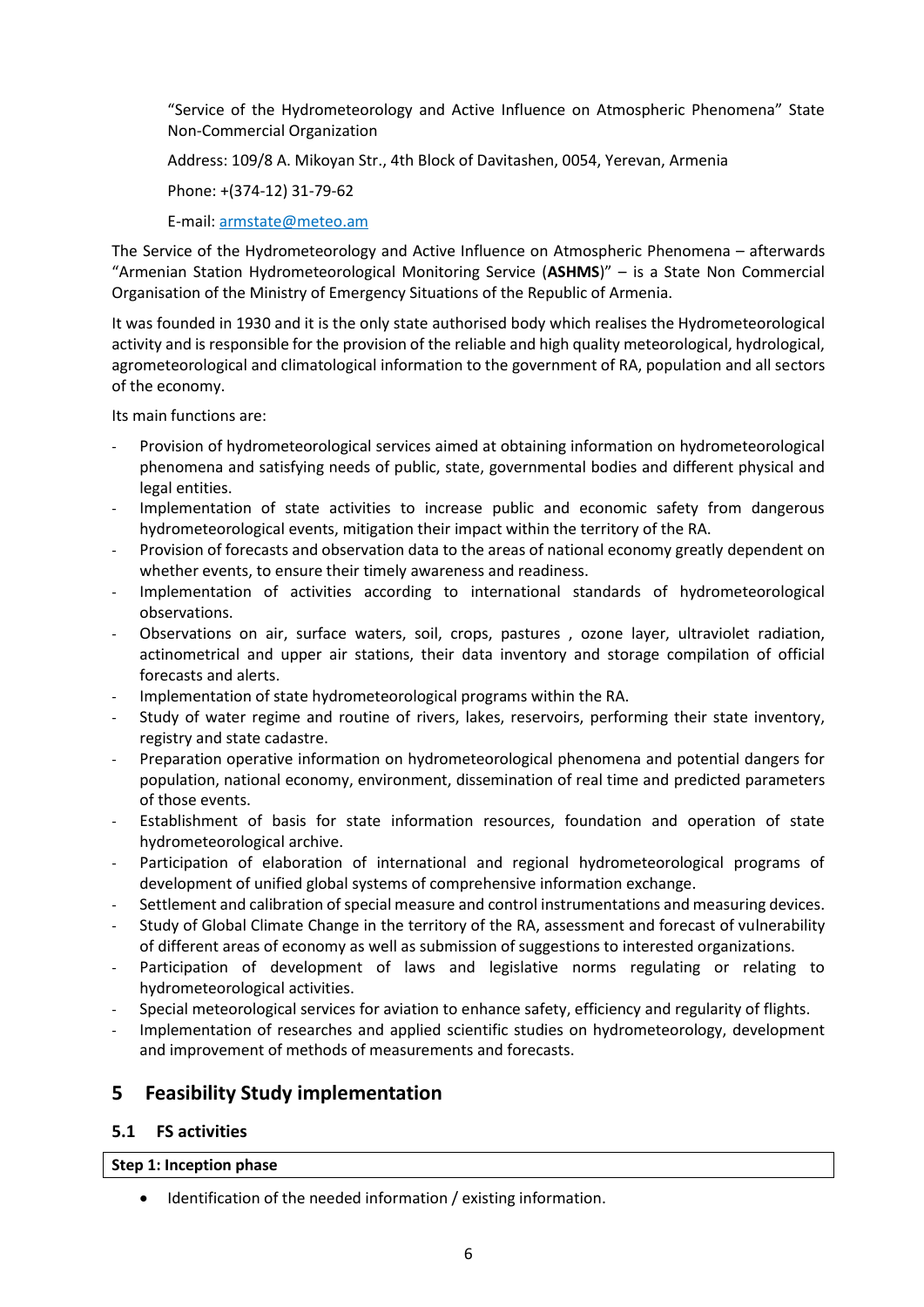• Identification and meetings with the different identified organisations and collecting existing information.

#### **Step 2: Data acquisition**

- Field reconnaissance in the catchment
- Collection and compilation of hydrological and meteorological data.
- Collection of data on historical floods occurred in Aghstev River basin.
- Topographic data acquisition.
- Satellite images acquisition.

#### **Step 3: Data processing**

- Delineation of the Aghstev catchment.
- Modelling of the river network organisation in the catchment.
- Characterisation of the Aghstev's hydrological regime.
- Evaluation of the typical flood events.
- Characterisation of land use and geomorphology in the catchment.

#### **Step 4: Flood plain modelling**

- Definition of a flood plain modelling regarding the available data.
- Development of a hydraulic model of the Aghstev's flood plain.
- Calibration of the model with collected and observed data.
- Exploitation of the model to simulate the extension of the flood plain for various hydrological events.
- Preparation of a draft of flood hazard map.
- Workshop for the presentation to the Service of the Hydrometeorology and Active Influence on Atmospheric Phenomena and other stakeholders.

#### **Step 5: Flood hazard mapping**

- Update of the flood modelling approach.
- Production of the final Flood Hazard Map.
- Production of the explicative notice.

#### **Step 6: Flood hazard map exploitation**

- Production of a flood risk map for a part of the of Aghstev's catchment facing to important or frequent flood damages.
- Identification of lacks in existing information and other obstacles that need to be addressed before the replication of the flood hazard mapping in other catchments.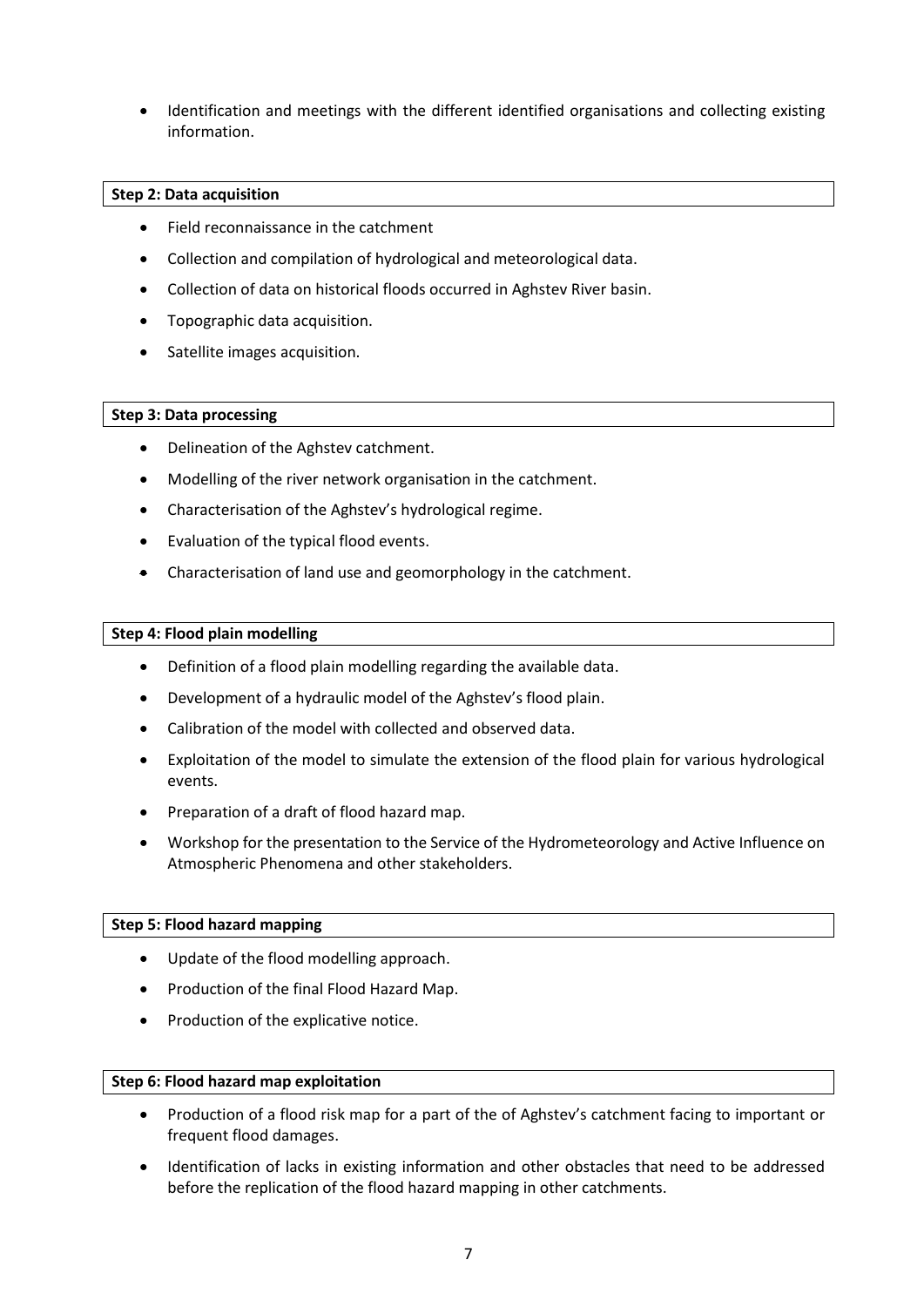- Preparation of terms of reference for the production of a flood risk map and a road map for development of flood risk management plan for Aghstev catchment.
- Production of the final report.

### <span id="page-7-0"></span>**5.2 Deliverables**

The following document will be produced during the FS:

| <b>Document</b>                                       | <b>Delivery time</b>                                  |
|-------------------------------------------------------|-------------------------------------------------------|
| Inception Report                                      | 1 month after the beginning of the first mission to   |
|                                                       | Armenia                                               |
| Flood Hazard Map of the Aghstev catchment and         | 7 months after the beginning of the first mission to  |
| explicative note - Provisional version - workshop     | Armenia                                               |
| Flood Hazard Map of the Aghstev catchment and         | 1 month after the reception of the comments on the    |
| explicative note - Final version                      | provisional version                                   |
| Terms of reference for the production of a flood risk | 11 months after the beginning of the first mission to |
| map and a road map for development of flood risk      | Armenia                                               |
| management plan for Aghstev catchment                 |                                                       |
| Final report                                          | 12 months after the beginning of the first mission to |
|                                                       | Armenia                                               |

In addition, 2 short progress reports will be produced during the study (one after 4 months and another one 8 months after the beginning of the study).

A workshop will be organized by the Project Partner for the presentation of the provisional version of the flood hazard map 7 months after the start of the contract.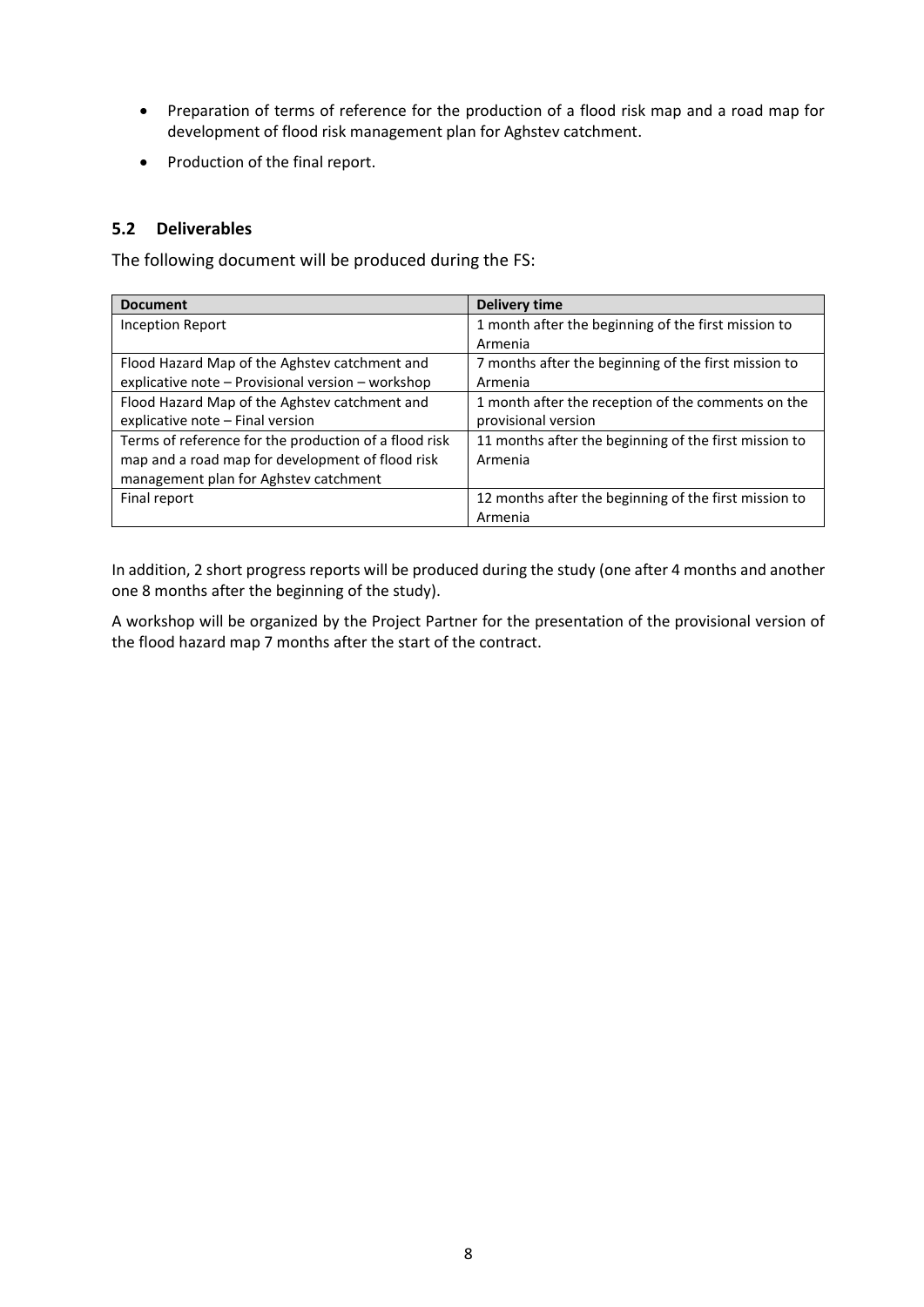## <span id="page-8-0"></span>**5.3 Short listing criteria**

- Interested candidates must provide information indicating that they are qualified to perform the services (descriptions, organization and employee of the firm or company, description of assignments of similar nature completed in the past years and their location, experience in similar conditions or in the targeted country and/or region, general qualifications and the key personnel to be involved in the proposed assignment);
- *Financial capacity (notably based on the company's turnover and balance sheet total for the last 3 financial years);*
- Qualification and experience of the key experts who would be part of the team for this assignment;
- The Applicant must have established, or must agree to establish, a place of business in the Walloon Region;
- Estimated Budget required to carry out the feasibility study.

### <span id="page-8-1"></span>5.4 **Application procedure**

Fill out the Expression of Interest Form and submit it before 31 October 2019, at 12:00 pm (midday Belgian Time), by sending such application file to the following e-mail address : [info@sofinex.be](mailto:info@sofinex.be)

Our management team will carefully analyze your application based on the information you completed.

For any clarification on the application procedure, please address it to SOFINEX by e-mail : [info@sofinex.be](mailto:info@sofinex.be)

#### <span id="page-8-2"></span>**5.5 Selection criteria**

Applications received by SOFINEX will be reviewed by our management team following the "Short listing criteria". Only shortlisted applicants will be presented to SOFINEX's Board of Directors.

SOFINEX reserves the right to accept or reject any or all of the received Expression of Interest documents with or without giving any reasons whatsoever.

Applicants will be notified accordingly.